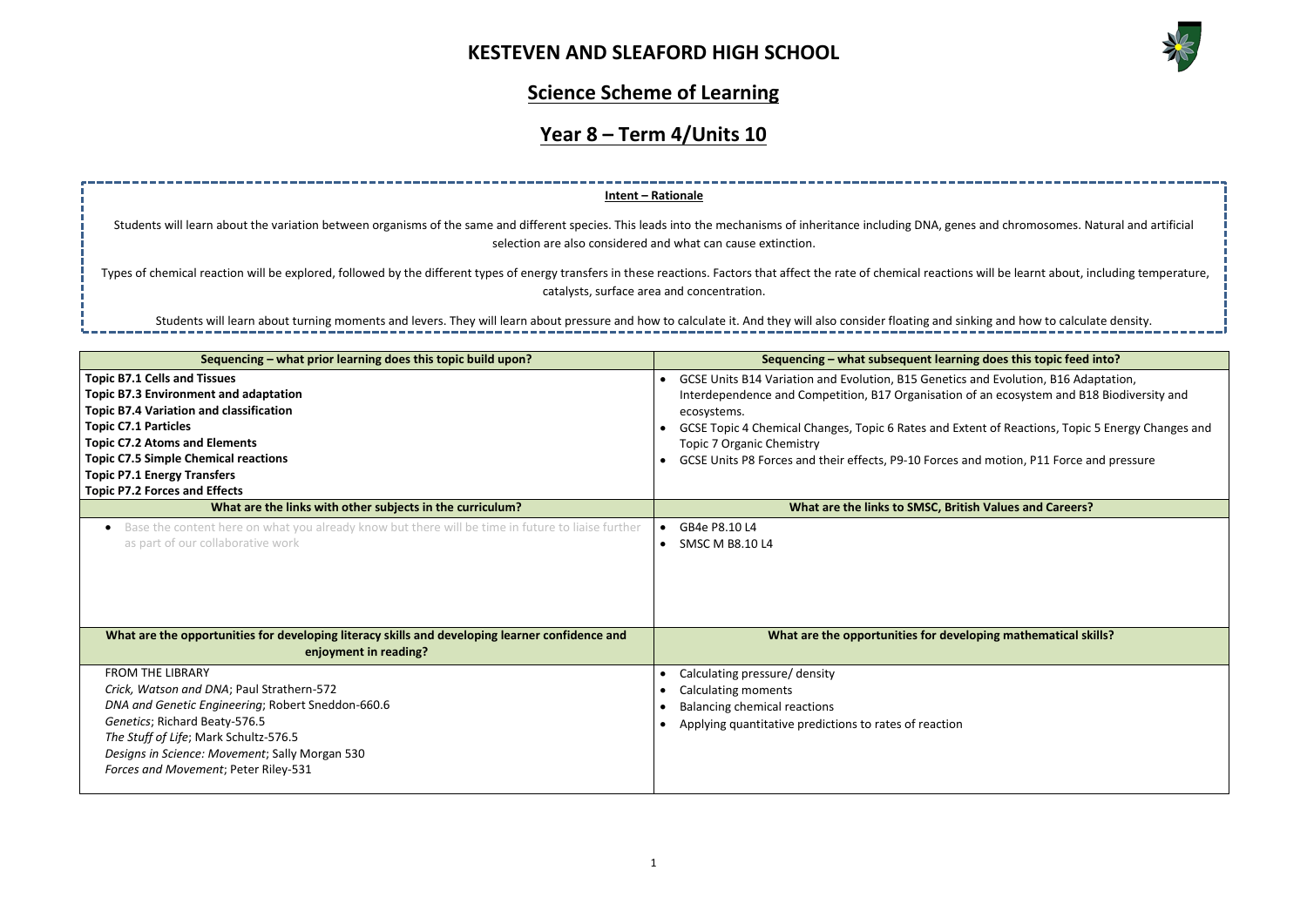

**We progress of students?** 

and the ability to apply to unfamiliar

### **Science Scheme of Learning**

### **Year 8 – Term 4**

### **Intent – Concepts**

#### **What knowledge will students gain and what skills will they develop as a consequence of this topic?**

#### **Know**

- Explain what variation is. Describe DNA, genes and chromosomes. Describe natural selection. Describe selective breeding. Explain why extinctions can occur.
- State the products of complete combustion of a hydrocarbon fuel. Define the terms endothermic and exothermic. Describe two ways to measure the rate of a reaction. Explain why increasing the concentration increases the re
- Calculate the moment of a force. Describe the features of a leaver. State the equation for pressure. Describe how the pressure in a fluid changes with depth. **Apply**

#### • Identify different types of variation. Describe how genetic information is passed on to offspring in humans. Apply the principles of natural selection to unfamiliar contexts. Discuss the ethical issues behind selective b of seed banks.

- Write word equations for thermal decomposition of metal carbonates. Describe how measuring temperature changes in the surroundings allows us to identify exothermic and endothermic changes. Use collision theory to explain w temperature will increase the rate of a reaction. Use ideas about particles to explain why increasing the concentration increases the reaction rate.
- Describe how to balance the moment of a force with another force. Draw diagrams of the leavers and label the load, effort and pivot. Use the equation for pressure. Use pressure to explain how a straw works.

#### **Extend**

- Explain what a species is. Explain the history of genetics. Explain natural selection with examples. Explain artificial selection. Analyse the cause of a possible extinction to suggest how to prevent it.
- Define and identify oxidation and reduction reactions. Explain that in a reaction bonds have to be broken and then made. Describe the effect that a catalyst has on the rate of a reaction and explain how they work. Use id particles to explain why grinding lumps of a solid into a powder increases the reaction rate.
- Describe how to increase the moment of a force. Give examples of the uses of levers. Give examples of when high pressure and low pressure are useful. Describe what happens to an object when the pressure on the outside or greater.

| What subject specific language will be used and developed in this topic? | What opportunities are available for assessing the                                                                                                                                                                                                                                                                                                                               |  |  |
|--------------------------------------------------------------------------|----------------------------------------------------------------------------------------------------------------------------------------------------------------------------------------------------------------------------------------------------------------------------------------------------------------------------------------------------------------------------------|--|--|
|                                                                          | Genetics timeline show you can challenge B8.10 L2<br>$\bullet$<br>Presenting and interpreting data B8.10 L3 Homework<br>$\bullet$<br>• Extinction presentation B8.10 L5<br>Observation of role play C8.10 L2<br>$\bullet$<br>Assessment of 'show you can' C8.10 L3, P8.10 L1, 2, 3, 4.<br>$\bullet$<br>Topic 10 summative test - overall understanding of content a<br>contexts. |  |  |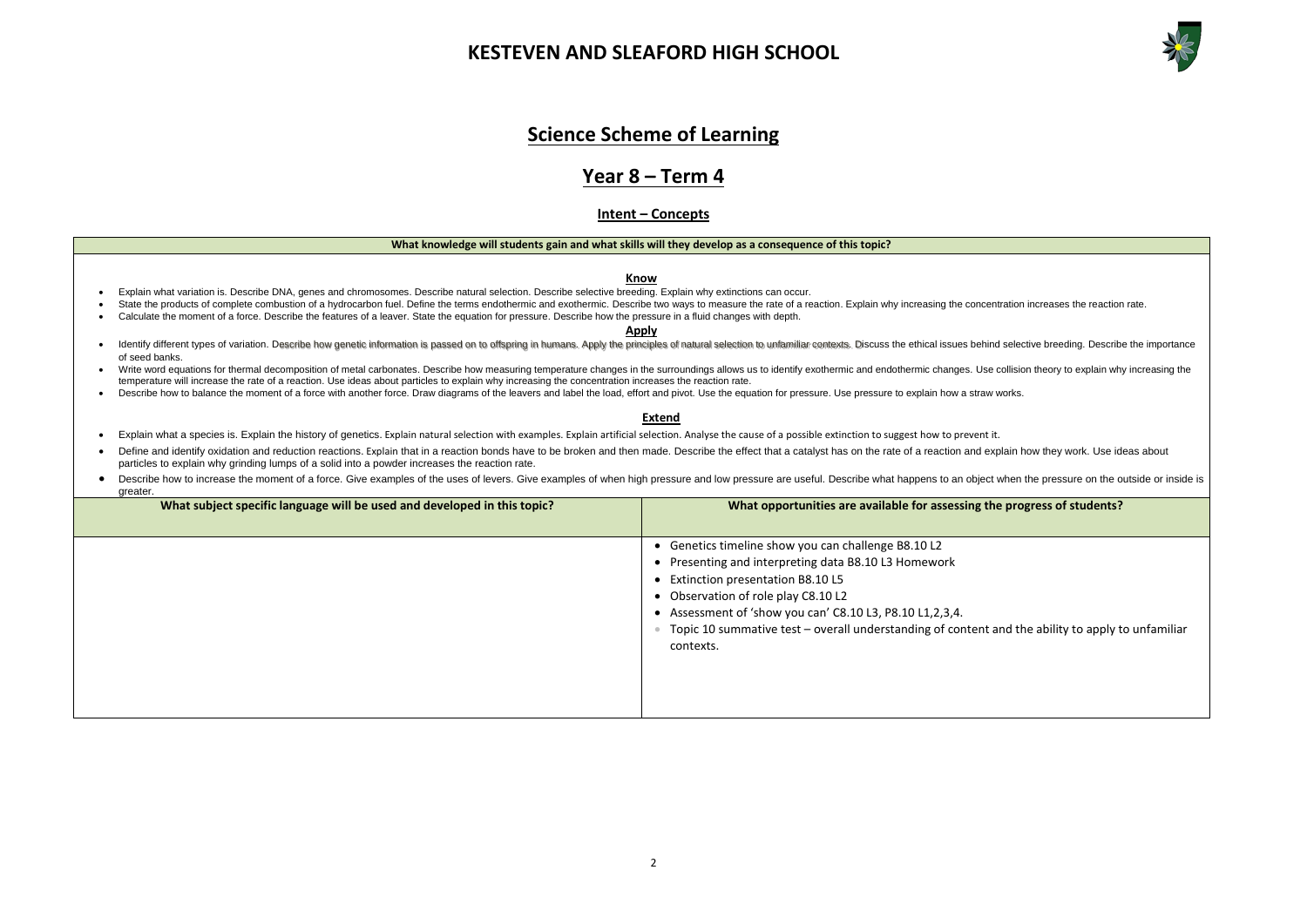

nance of survival in

teins, that is found very large numbers

characteristic of ding one type of

ered species. their environment  $\mathop{\mathsf{sing}}\nolimits$  on their

ts that have n, which results in those same

ristics that are id allow them to be ch other and

|                         |                                                                                     | Adaptation     | A physical or behavioural characteristic that an organism has<br>evolved in order to allow it to have the best chance of surviva<br>a particular habitat. |
|-------------------------|-------------------------------------------------------------------------------------|----------------|-----------------------------------------------------------------------------------------------------------------------------------------------------------|
|                         |                                                                                     | Artificial     | When people select organisms to breed that have desirable                                                                                                 |
|                         |                                                                                     | selection      | characteristics.                                                                                                                                          |
|                         |                                                                                     | Chromosomes    | A very long strand of DNA, wound up with proteins, that is fo<br>in the nucleus of a cell. Chromosomes contain very large numbe<br>of genes.              |
| Word                    | <b>Definition</b>                                                                   | Competition    | Living things within a habitat will fight for resources that are                                                                                          |
| altitude sickness       | An illness caused by very low air pressure. It can be fatal.                        |                | valuable to them.                                                                                                                                         |
| antagonistic            | Two muscles that work a joint by pulling in opposite directions, eg                 | <b>DNA</b>     | (Deoxyribonucleic acid) The molecule that encodes genetic                                                                                                 |
| muscles                 | biceps and triceps.                                                                 |                |                                                                                                                                                           |
| anticlockwise           |                                                                                     |                | information in all known organisms and many viruses.                                                                                                      |
| moment                  | The moment of a force in an anticlockwise direction around a pivot.                 | Evolution      | The change in inherited characteristics of a population over                                                                                              |
| bends                   | Another name for decompression sickness.                                            |                | many generations.                                                                                                                                         |
| biceps                  | Muscle found at the front of the arm between the shoulder and elbow.                | Extinct        | When the last individual of a species has died.                                                                                                           |
| clockwise moment        | The moment of a force in a clockwise direction around a pivot.                      | Gene           | A section of DNA that controls one inherited characteristic of                                                                                            |
| compressed              | Squeezed together.                                                                  |                | an organism. A gene contains the code for building one type of                                                                                            |
| contracting             | Making something smaller or shorter.                                                |                | protein molecule.                                                                                                                                         |
| decompression           | Bubbles in the blood caused if divers come to the surface too quickly. It           | Gene bank      | A store of tissue samples or cells from endangered species.                                                                                               |
| sickness                | can be fatal.                                                                       |                |                                                                                                                                                           |
| effort                  | The force put on a lever to put a force on something else.                          | Natural        | When certain individuals are better suited to their environme                                                                                             |
| exert                   | Push on something.                                                                  | selection      | they are more likely to survive and breed, passing on their                                                                                               |
| force multiplier        | A lever used to turn a small force into a larger one.                               |                | features to the next generation.                                                                                                                          |
| fulcrum                 | A point around which something turns. Another name for a pivot.                     | Selective      | When humans select individual animals or plants that have                                                                                                 |
| hydraulic               | A system which works by transmitting pressure through pipes<br>containing a liquid. | breeding       | desirable characteristics and breed from them, which results                                                                                              |
| in equilibrium          | In balance.                                                                         |                | a greater chance that the offspring will have those same                                                                                                  |
| lever                   | A simple machine which can increase the size of a force.                            |                | characteristics.                                                                                                                                          |
| load                    | The weight or force on something.                                                   | <b>Species</b> | A group of organisms that can breed to produce fertile                                                                                                    |
| machine                 | Something which alters the size or direction of a force.                            |                | offspring.                                                                                                                                                |
|                         | The turning effect of a force. It is calculated using: moment = force $x$           | Survival of    | When organisms that have particular characteristics that are                                                                                              |
| moment                  | distance of force from pivot.                                                       |                |                                                                                                                                                           |
| newton metre<br>(Nm)    | The unit for the moment of a force.                                                 | the fittest    | well suited to the habitat in which they live and allow them to<br>more successful in feeding, competing with each other and                              |
| pascal (Pa)             | A unit for pressure. 1 Pa = $1$ N/m <sup>2</sup> .                                  |                | reproducing, they are more likely to survive.                                                                                                             |
| pivot                   | Another name for a fulcrum.                                                         |                |                                                                                                                                                           |
| pneumatic               | Containing air or gas under pressure, eg tyres.                                     |                |                                                                                                                                                           |
|                         | The force on a certain area, measured in newtons per square metre                   |                |                                                                                                                                                           |
| pressure                | $(N/m2)$ , newtons per square centimetre $(N/cm2)$ , or pascals (Pa).               |                |                                                                                                                                                           |
|                         | The principle of moments states that when something is in equilibrium               |                |                                                                                                                                                           |
| principle of<br>moments | (in balance), the clockwise moment is equal to the anticlockwise                    |                |                                                                                                                                                           |
|                         | moment.                                                                             |                |                                                                                                                                                           |
| radius bone             | The bone in the forearm that the biceps muscle pulls on.                            |                |                                                                                                                                                           |
| triceps                 | Muscle found at the back of the arm between the shoulder and elbow.                 |                |                                                                                                                                                           |
| turning effect          | The moment of a force. The way in which a force turns something                     |                |                                                                                                                                                           |
|                         | around a pivot.                                                                     |                |                                                                                                                                                           |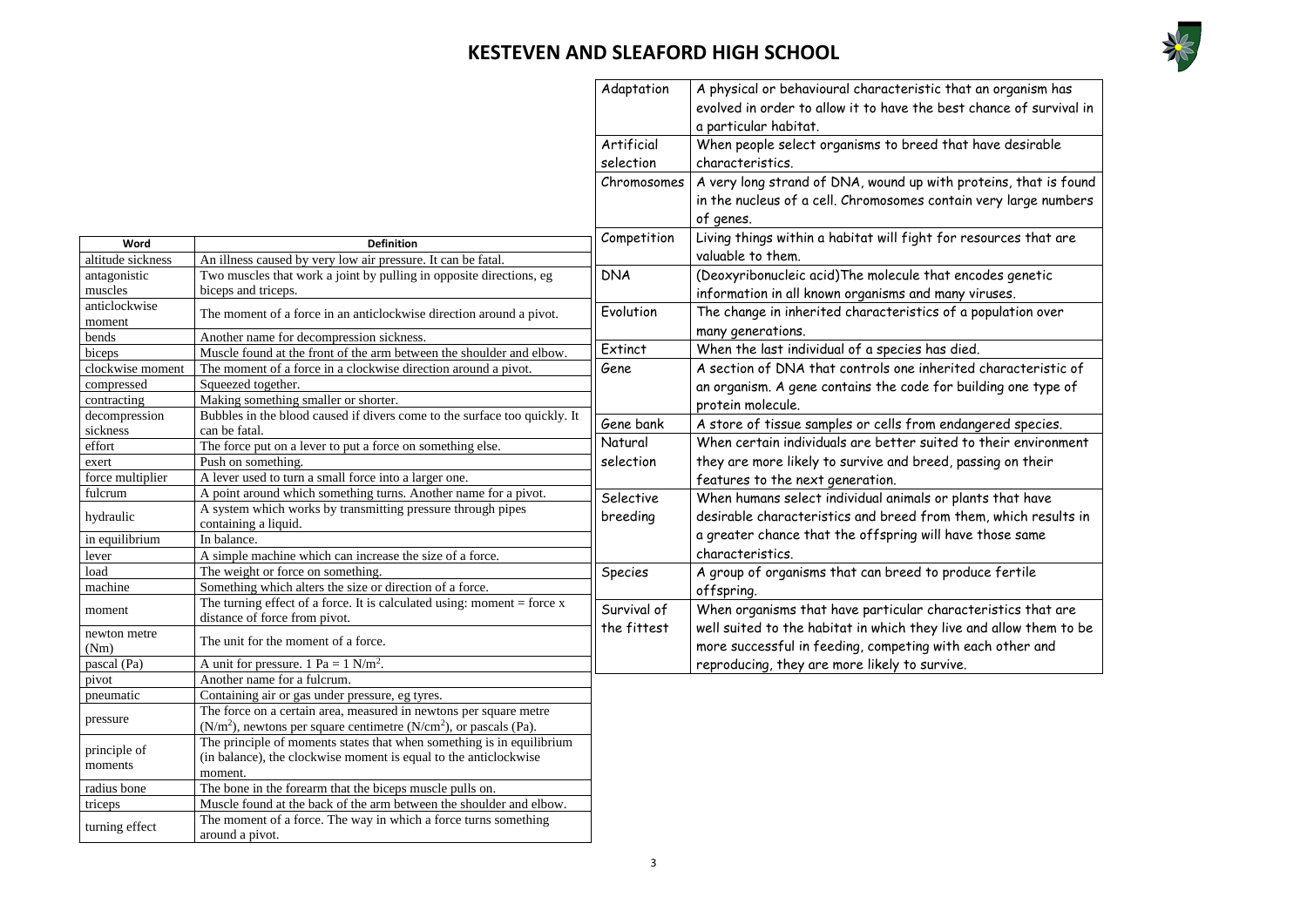

| Cobalt chloride      | Strips of test paper that have been impregnated with solid cobalt chloride.                         |
|----------------------|-----------------------------------------------------------------------------------------------------|
| paper                | Cobalt chloride is blue when there is no water present. This is known as                            |
|                      | anhydrous cobalt chloride. When water is present, cobalt chloride (and                              |
|                      | thus cobalt chloride paper) turns pale pink.                                                        |
| Collide              | To bang into something when moving.                                                                 |
|                      | In chemistry, collision theory helps us to explain the factors that affect                          |
|                      | the rate (speed) of a reaction.                                                                     |
| Combustion           | A type of reaction that involves a fuel reacting with oxygen (usually from                          |
|                      | the air) and releasing thermal energy. Combustion is another name for                               |
|                      | burning                                                                                             |
| Concentrated         | A solution is concentrated when it has a large amount of solute dissolved                           |
|                      | into a given volume of solvent. We could also say that the solution has a                           |
|                      | high concentration. This will mean that within the solution, the solute                             |
|                      | particles are closer together than in a dilute solution, where there are                            |
|                      | many more solvent molecules and fewer solute molecules. Concentration is                            |
|                      | measured in mol/dm <sup>3</sup> , so a bottle of hydrochloric acid that is 5 mol/dm <sup>3</sup> is |
|                      | more concentrated than a solution of 1 mol/dm <sup>3</sup> .                                        |
| <b>Dilute</b>        | A solution that contains a lot of solvent (usually water) and not very much                         |
|                      | of the solute. Dilute is the opposite of concentrated. Since concentration                          |
|                      | is measured in mol/dm <sup>3</sup> , a dilute solution would have a low value. For                  |
|                      | example, 0.1 mol/dm <sup>3</sup> is very dilute compared with 5 mol/dm <sup>3</sup> .               |
| Displacement         | A chemical reaction in which a more reactive element will displace (push                            |
|                      | out) a less reactive element from a compound.                                                       |
| Endothermic          | A chemical reaction or physical change that involves the absorption of                              |
|                      | energy from the surroundings. If you touch a test tube containing an                                |
|                      | endothermic reaction, it will feel cold because thermal energy is being                             |
|                      | transferred from your hand to the chemicals. A thermometer inserted into                            |
|                      | the reaction mixture will measure a decrease in temperature.                                        |
| Exothermic           | A chemical reaction or physical change that involves the transfer of                                |
|                      | thermal energy from the chemicals to the surroundings. If you touch a test                          |
|                      | tube containing an exothermic reaction it will feel hot because it is                               |
|                      | transferring energy to your hand. A thermometer inserted into the                                   |
|                      | mixture will measure an increase in temperature.                                                    |
| Limewater            | A colourless dilute solution of calcium hydroxide, Ca(OH) <sub>2</sub> which can be                 |
|                      | used to detect the presence of carbon dioxide. If carbon dioxide is passed                          |
|                      | through limewater it turns cloudy because a white precipitate of calcium                            |
|                      | carbonate (CaCO <sub>3</sub> ) is formed.                                                           |
| Oxidation            | A reaction in which oxygen is added to a substance, or electrons are lost by                        |
|                      | it.                                                                                                 |
| <b>Reaction rate</b> | The rate of a chemical reaction is a measurement of how fast it occurs. In                          |
|                      | the lab, this can be measured by recording the time taken for it to finish.                         |
|                      | The shorter the time taken for the reaction to finish, the faster the rate.                         |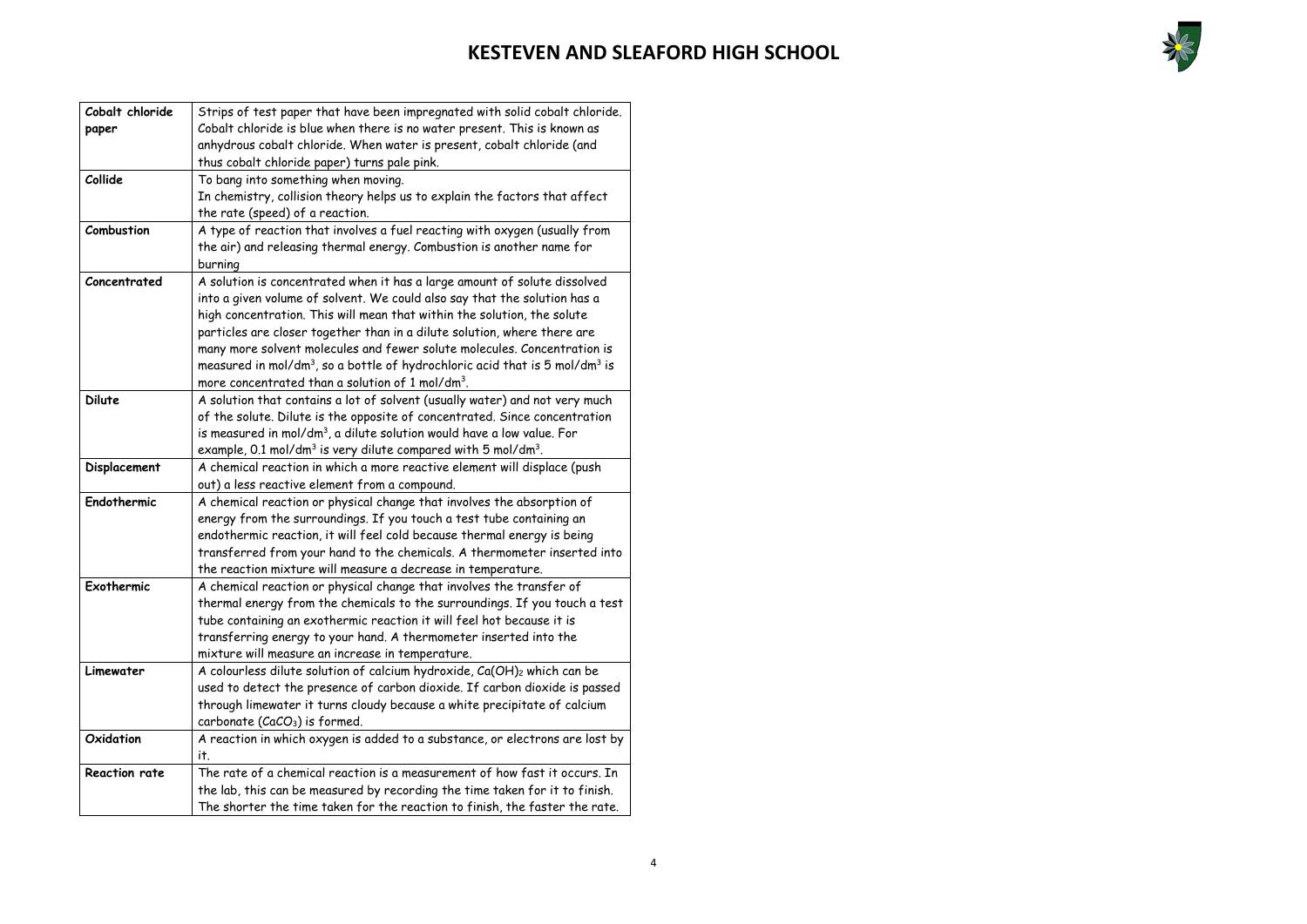

### **Intent – Concepts**

| <b>Lesson title</b> | <b>Learning</b> | <b>Higher</b>  | <b>Suggested activities and resources</b> |
|---------------------|-----------------|----------------|-------------------------------------------|
|                     | challenge       | level          |                                           |
|                     |                 | challenge      |                                           |
|                     | Can I explain   | Can I          |                                           |
| <b>B8.10L1</b>      | what            | explain        |                                           |
| <b>Variation</b>    | variation is?   | what a         |                                           |
|                     |                 |                |                                           |
|                     |                 | species<br>is? |                                           |
|                     |                 |                |                                           |
| <b>B8.10L2</b>      | Can I           | Can I          |                                           |
| Genes,              | describe        | explain        |                                           |
| chromosomes         | DNA, genes      | the            |                                           |
| and DNA             | and             | history        |                                           |
|                     | chromosome      | of             |                                           |
|                     | $s$ ?           | genetics       |                                           |
|                     |                 | ?              |                                           |
| <b>B8.10L3</b>      | Can I           | Can I          |                                           |
|                     | describe        | explain        |                                           |
| <b>Natural</b>      | natural         | natural        |                                           |
| <b>Selection</b>    | selection?      | selection      |                                           |
|                     |                 | and give       |                                           |
|                     |                 | example        |                                           |
|                     |                 | s of it?       |                                           |
| <b>B8.10L4</b>      | Can I           | Can I          |                                           |
|                     | describe        | explain        |                                           |
| <b>Selective</b>    | selective       | artificial     |                                           |
| breeding            | breeding?       | selection      |                                           |
|                     |                 | and give       |                                           |
|                     |                 | example        |                                           |
|                     |                 | s of it?       |                                           |
| <b>B8.10L5</b>      | Can I explain   | Can I          |                                           |
|                     | why             | analyse        |                                           |
| <b>Extinction</b>   | extinctions     | the            |                                           |
|                     | can occur?      | cause of       |                                           |
|                     |                 | a              |                                           |
|                     |                 | possible       |                                           |
|                     |                 | extinctio      |                                           |
|                     |                 | n to           |                                           |
|                     |                 | suggest        |                                           |

| Thermal       | A type of chemical reaction in which a compound splits up when it is heated. |
|---------------|------------------------------------------------------------------------------|
| decomposition | These reactions absorb a lot of energy and usually take place at very high   |
|               | temperatures.                                                                |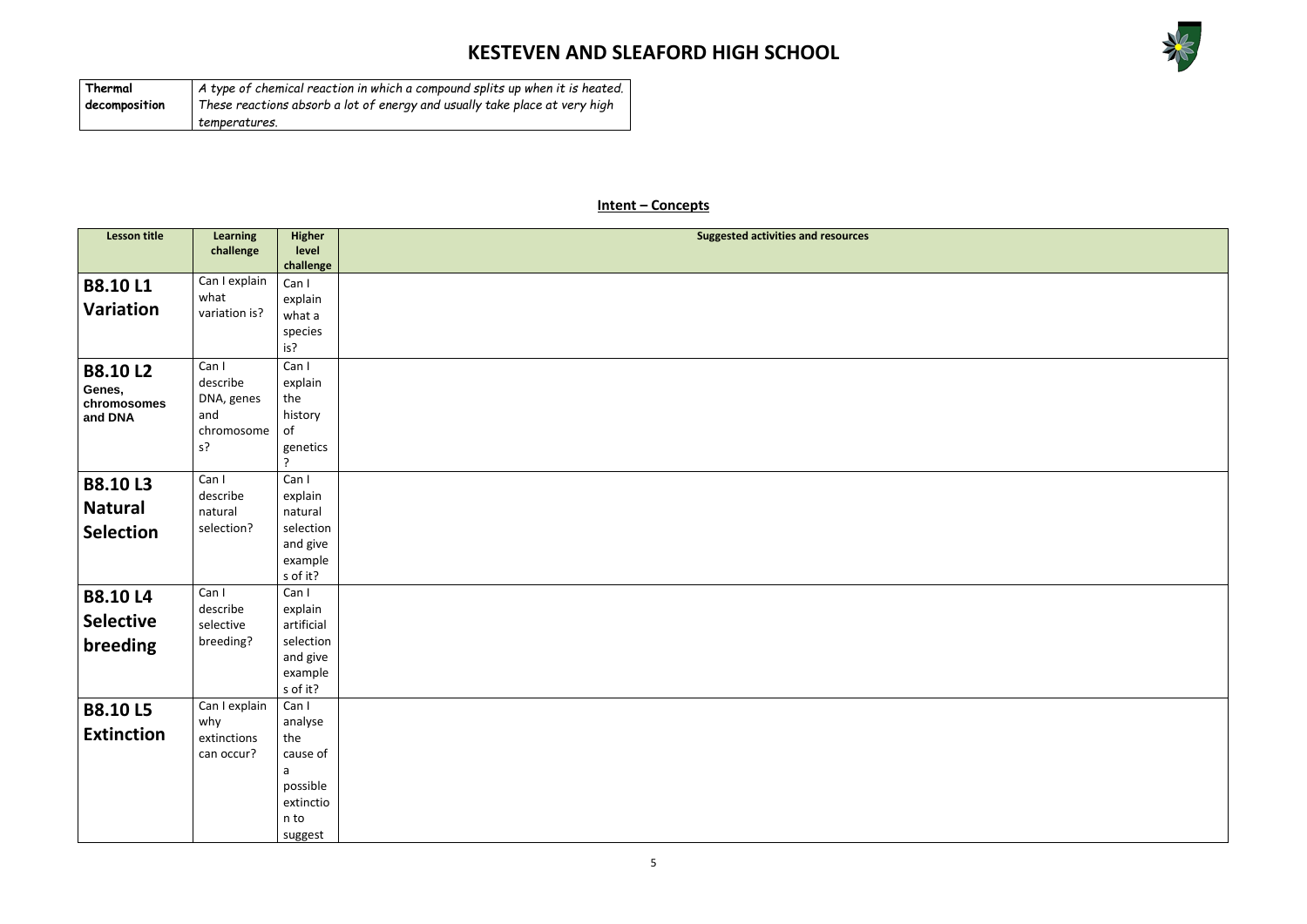



|                   |                    | how to            |  |
|-------------------|--------------------|-------------------|--|
|                   |                    | prevent           |  |
|                   |                    | it?               |  |
| <b>C8.10 L1</b>   | Can I state        | Can I             |  |
|                   | the products       | define            |  |
| <b>Types of</b>   | of complete        | and               |  |
| chemical          | combustion         | identify          |  |
| reaction          | of a               | oxidatio          |  |
|                   | hydrocarbon        | n and             |  |
|                   | fuel?              | reductio          |  |
|                   |                    | n                 |  |
|                   |                    | reaction<br>$s$ ? |  |
|                   |                    | Can I             |  |
| <b>C8.10 L2</b>   | Can I define       | explain           |  |
| <b>Energy</b>     | the terms          | that in a         |  |
|                   | endothermic<br>and | reaction          |  |
| transfer in       | exothermic?        | bonds             |  |
| reactions         |                    | have to           |  |
|                   |                    | be                |  |
|                   |                    | broken            |  |
|                   |                    | and then          |  |
|                   |                    | made?             |  |
| <b>C8.10L3</b>    | Can I              | Can I             |  |
|                   | describe two       | describe          |  |
| <b>Temperatur</b> | ways to            | the               |  |
| e and             | measure the        | effect            |  |
|                   | rate of a          | that a            |  |
| catalysts         | reaction?          | catalyst          |  |
|                   |                    | has on            |  |
|                   |                    | the rate          |  |
|                   |                    | of a              |  |
|                   |                    | reaction<br>and   |  |
|                   |                    | explain           |  |
|                   |                    | how               |  |
|                   |                    | they              |  |
|                   |                    | work?             |  |
| <b>C8.10 L4</b>   | Can I explain      | Can I use         |  |
|                   | why                | ideas             |  |
| Concentrati       | increasing         | about             |  |
| on and            | the                | particles         |  |
|                   | concentratio       | to                |  |
| surface area      | n increases        | explain           |  |
|                   | the reaction       | why               |  |
|                   | rate?              | grinding          |  |
|                   |                    | lumps of          |  |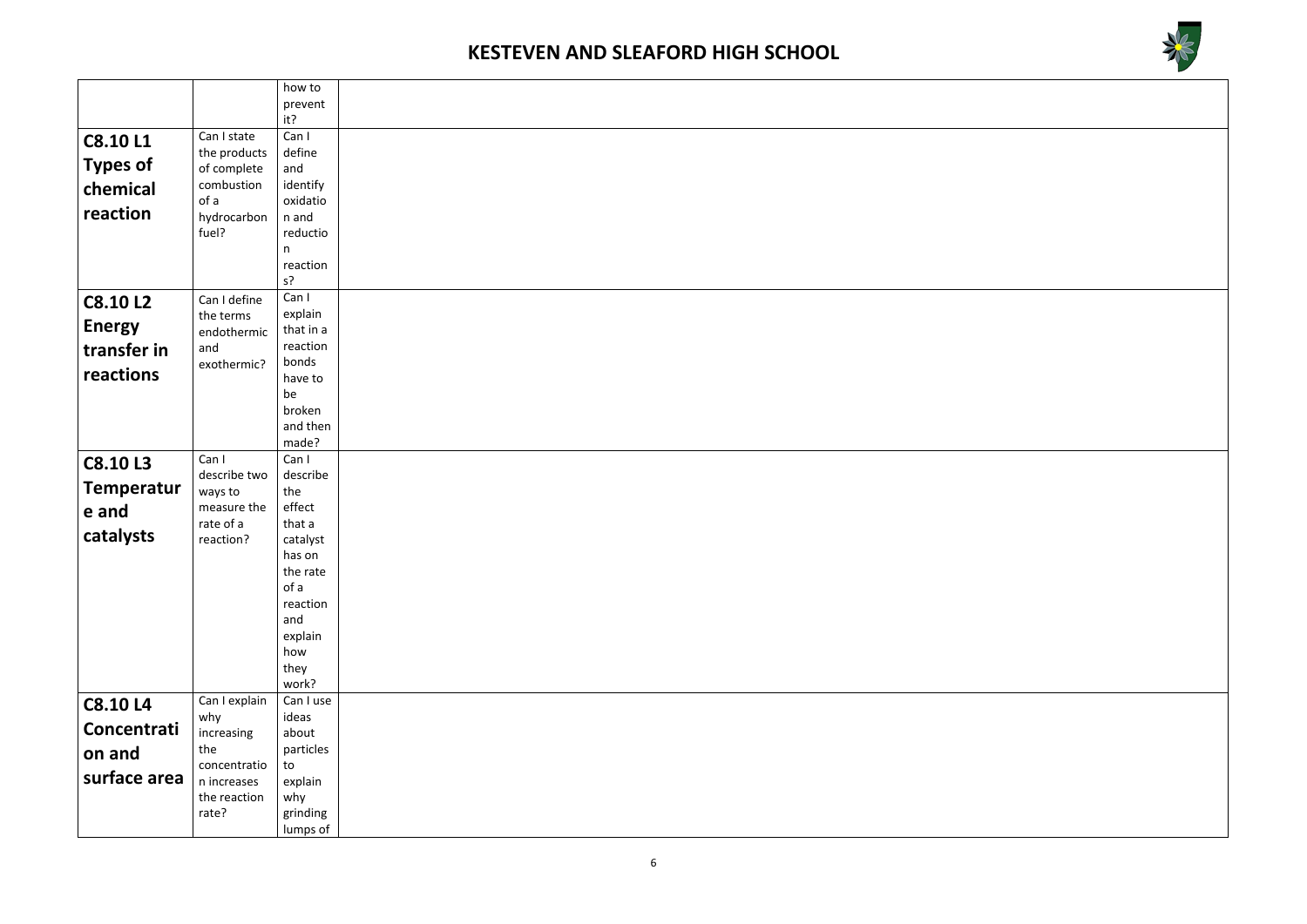



|                 |               | a solid            |
|-----------------|---------------|--------------------|
|                 |               | into a             |
|                 |               | powder             |
|                 |               | increase           |
|                 |               | s the              |
|                 |               | reaction           |
|                 |               | rate?              |
| P8.10L1         | Can I         | Can I              |
|                 | Calculate the | describe           |
| <b>Turning</b>  | moment of a   | how to             |
| <b>Moments</b>  | force?        | increase           |
|                 |               | the                |
|                 |               | moment             |
|                 |               | of a               |
|                 |               | force?             |
| <b>P8.10L2</b>  | Can I         | Can I              |
| <b>Levers</b>   | describe the  | give               |
|                 | features of a | example            |
|                 | leaver?       | s of the           |
|                 |               | uses of<br>levers? |
|                 | Can I state   | Can I              |
| <b>P8.10L3</b>  | the equation  | give               |
| <b>Pressure</b> | for pressure? | example            |
|                 |               | s of               |
|                 |               | when               |
|                 |               | high               |
|                 |               | pressure           |
|                 |               | and low            |
|                 |               | pressure           |
|                 |               | are                |
|                 |               | useful?            |
| <b>P8.10 L4</b> | Can I         | Can I              |
|                 | describe how  | describe           |
| Pressure in     | the pressure  | what               |
| fluids          | in a fluid    | happens            |
|                 | changes with  | to an              |
|                 | depth?        | object             |
|                 |               | when               |
|                 |               | the                |
|                 |               | pressure           |
|                 |               | on the             |
|                 |               | outside            |
|                 |               | or inside          |
|                 |               | is                 |
|                 |               | greater?           |